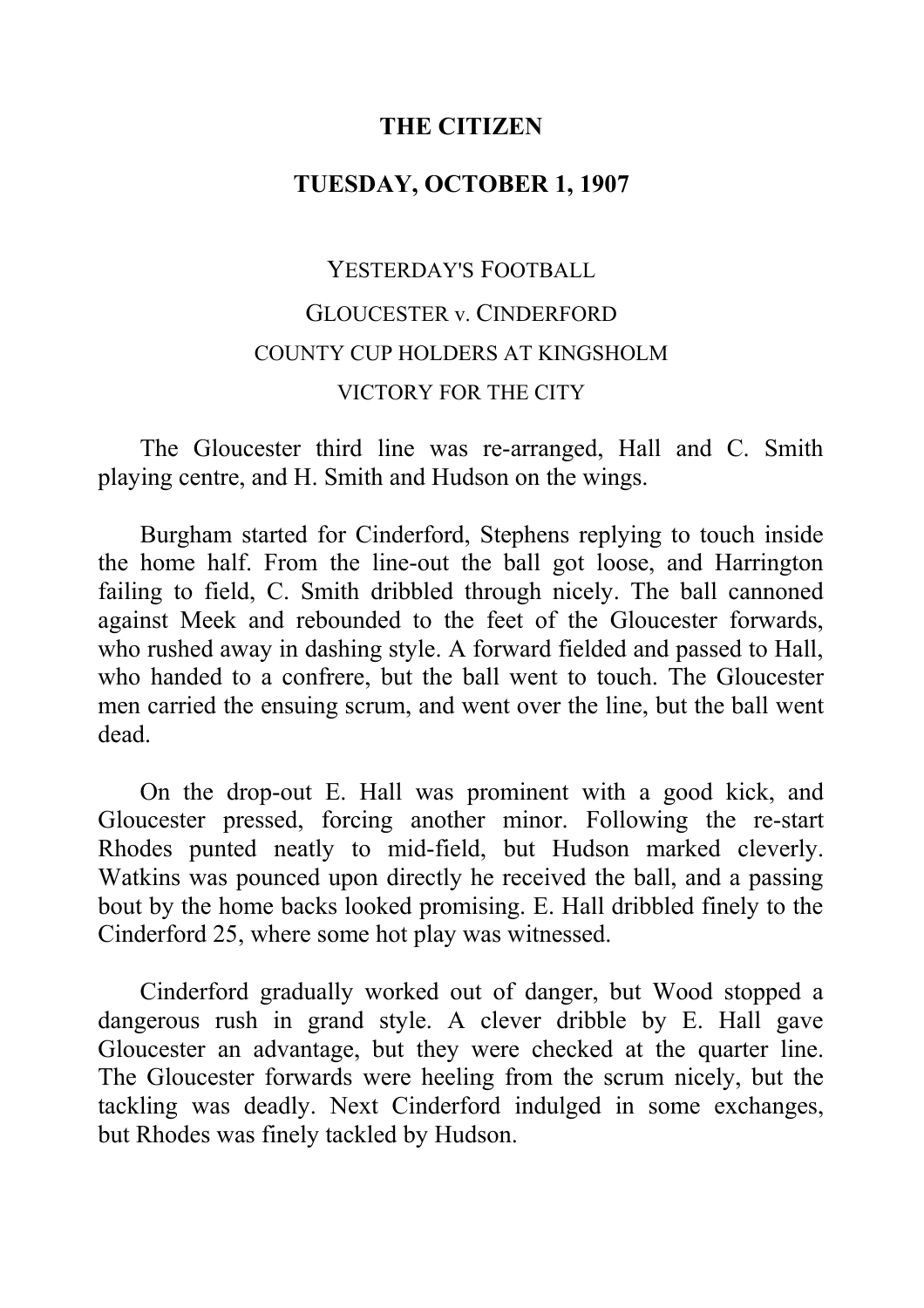The game was exceptionally fast, the ball travelling up and down the field at a big rate. Wood was twice called upon to check the Cinderford forwards, which he did effectively. Once, however, the City custodian missed, only to see Hudson get back and save. Splendid forward work by the home pack changed the venue, but Stephens missing a pass from Wilson, Cinderford dribbled down to Wood, who saved in daring fashion.

The game was now in the Gloucester 25. Cinderford heeling, the visitors started passing. Niblett whipped out a wide transfer to W. Smith, who took the ball beautifully, but was well tackled by Hudson. The ball, however, getting loose, Rhodes kicked down to near the line, where E. Hall and Wood saved between them. Eventually Wood kicked out to Meek, who took a drop for goal, a minor resulting.

Burgham replied to the drop-out, and later the same player brought off a strong run from a line-out. He was successfully tackled, and Gloucester saved a dangerous situation. The game continued to be desperately fought out, Cinderford having the better of the exchanges. The visiting forwards came away with a strong burst, which Hudson and Wood checked. Cinderford, however, kept up the pressure, Niblett being seen to advantage. Gloucester cleared slightly, but Cowmeadow fielding a kick by E. Hall, punted over H. Smith's head in return, and only just missed recovering with the line at his mercy.

Cinderford were now in an attacking position, and the ball coming out from the scrum A. Hall picked up and passed to Niblett. The latter ran a few yards and then yielded to Burgham, who dropped over the line amidst loud cheering from the visitors' supporters. Meek kicked a fine goal.

Gloucester re-started, and the City at once got to their opponents' end. A bad pass, however, lost a good chance. Then from a kick over the line Burgham conceded a minor. C. Smith replied to the drop-out, and then Wood twice recovered mistakes in fielding in marvellous style. Cinderford were twice penalised for off-side, and Wood once took a shot for goal, but missed.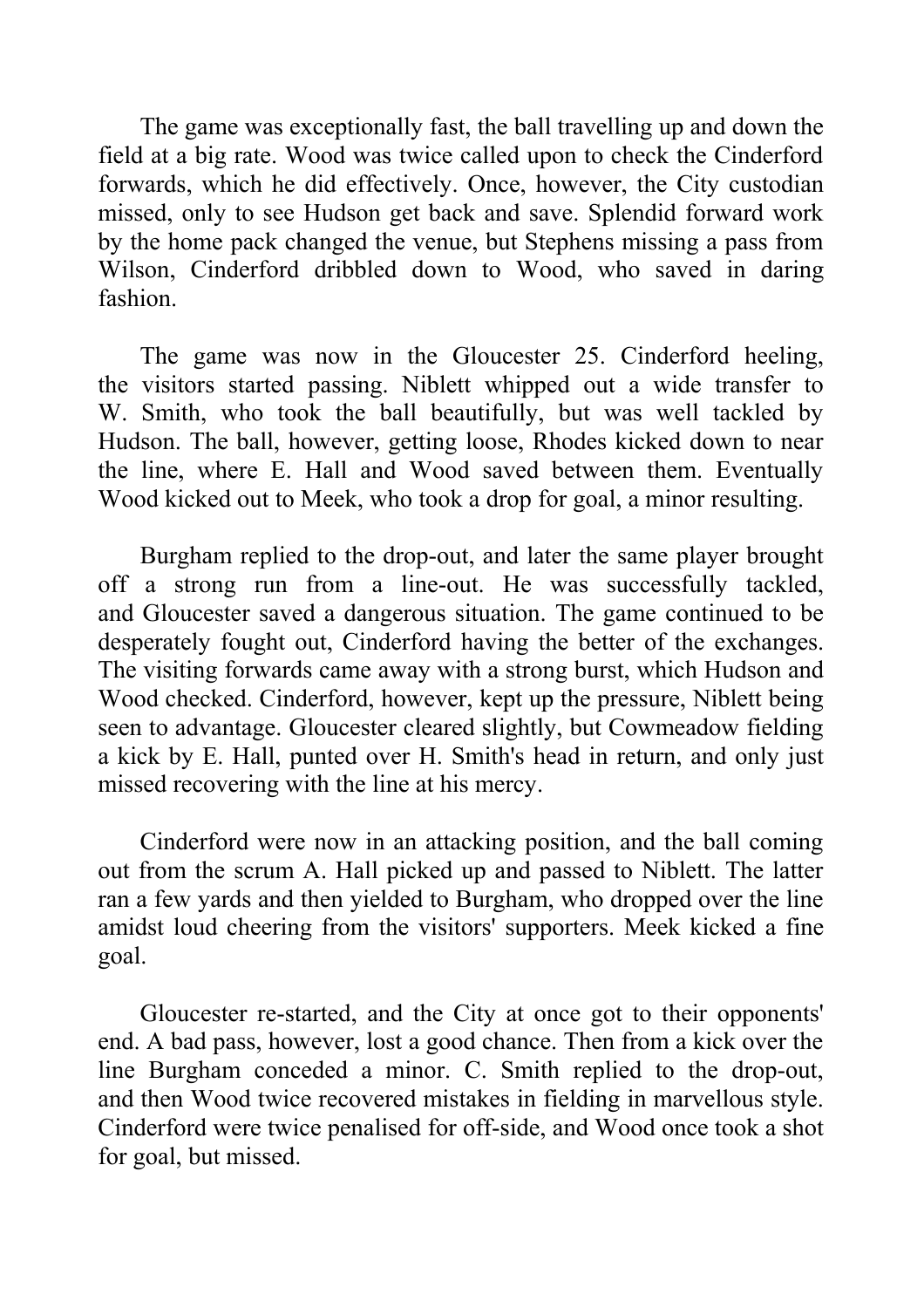Meek ran out and punted to Hudson, who returned with interest, and the game was contested in the Foresters' 25. Here the visitors wheeled without the ball, and Wilson started a movement which took the ball right to the line. Meek fumbled, but recovered and saved in the nick of time.

Cinderford were now hard pressed, and Niblett punting high from over his own goal-line there was a scramble for possession. The ball eventually got loose, and Cinderford dribbled to more favourable quarters. Wilson was heavily tackled in checking a rush, and later Hudson was slightly crocked in stopping a combined burst by the visitors.

Subsequently Gloucester took the game in hand, and but for a lucky flying kick by Harrington the City would have had a good chance of scoring. Play continued full of excitement to the interval, but there was no more scoring.

> HALF-TIME SCORE : Cinderford ........................... 1 goal Gloucester ................................ Nil

Vears re-started, the ball rolling to touch in the Cinderford half. From the succeeding throw-out the Gloucester forwards received, and brushing aside the opposition, Hollands picked up and, jumping Meek, scored far out amidst the cheers of the home crowd. Wood landed a fine goal, which placed the teams level.

Cinderford resumed, Vears sending to touch with a poor kick. Taking advantage of a bad pass to Niblett, Johns came through and dribbled to the Cinderford half. A neat effort by E. Hall gave Hudson possession, but the International was pulled to touch by W. Smith.

Johns was prominent with another good burst, but passed forward. Wilson next tried hard to work round on the left wing, but he was held up, and the Cinderford forwards dribbled out to the centre.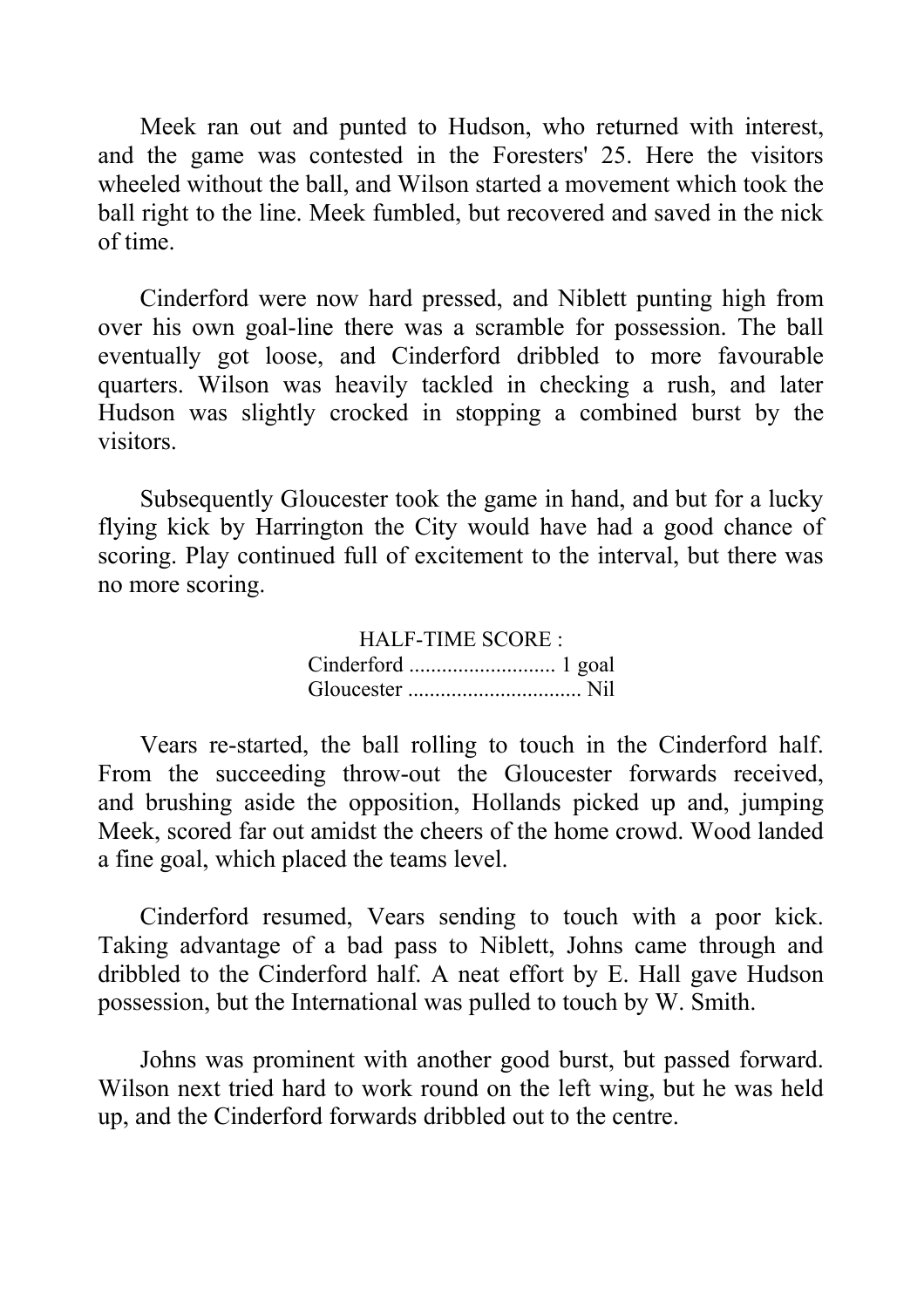Wood twice stopped the visitors in clever style, and then for palpable off-side play by the Cinderford forwards Gloucester got a couple of free kicks. From one of these Wood took a shot for goal, but failed to land the points. Soon after the drop-out Cinderford rushed down in a body, but they were checked. Then a mistake in handling allowed Harrington to dribble through to Wood. The latter was surrounded, but he shook himself free in extraordinary fashion, though he was laid out in the melee.

Gloucester worked to mid-field, where "Whacker" Smith secured and ran down in splendid style, but his pass to his brother went to touch. The City forwards were playing a great game now, and heeling the ball came out to the third line. E. Hall was the last to receive, but being hemmed in he took a drop for goal and covered the cross-bar amidst tremendous enthusiasm.

Cinderford re-started, and the game was fought out with great vigour. Gloucester were doing splendidly in all departments, and Hudson, receiving a pass from the scrum, brought off a magnificent run. He looked all over a scorer, but he was partly checked by Meek, and this allowed Cowmeadow and another to pounce on him from behind on the verge of the line. It was a glorious effort, and certainly deserved a better fate.

Taking advantage of a slight lapse on the part of the home men, Cinderford obtained an opening, and had Cowmeadow taken a pass he might have gone home. Ensuing play showed no slackening on the part of either team, and the game continued in grim earnest.

Operations were confined to the Gloucester half for a few minutes, where Cinderford made strenuous efforts to draw level. The City, however, were equal to the calls made upon them, Wood especially shining. A clever movement by Niblett sent the ball to Wood, who was beaten by the bounce of the ball, which was taken to touch by Wilson a few yards from the line. This was an anxious time for the City, but the forwards made the desire clearance.